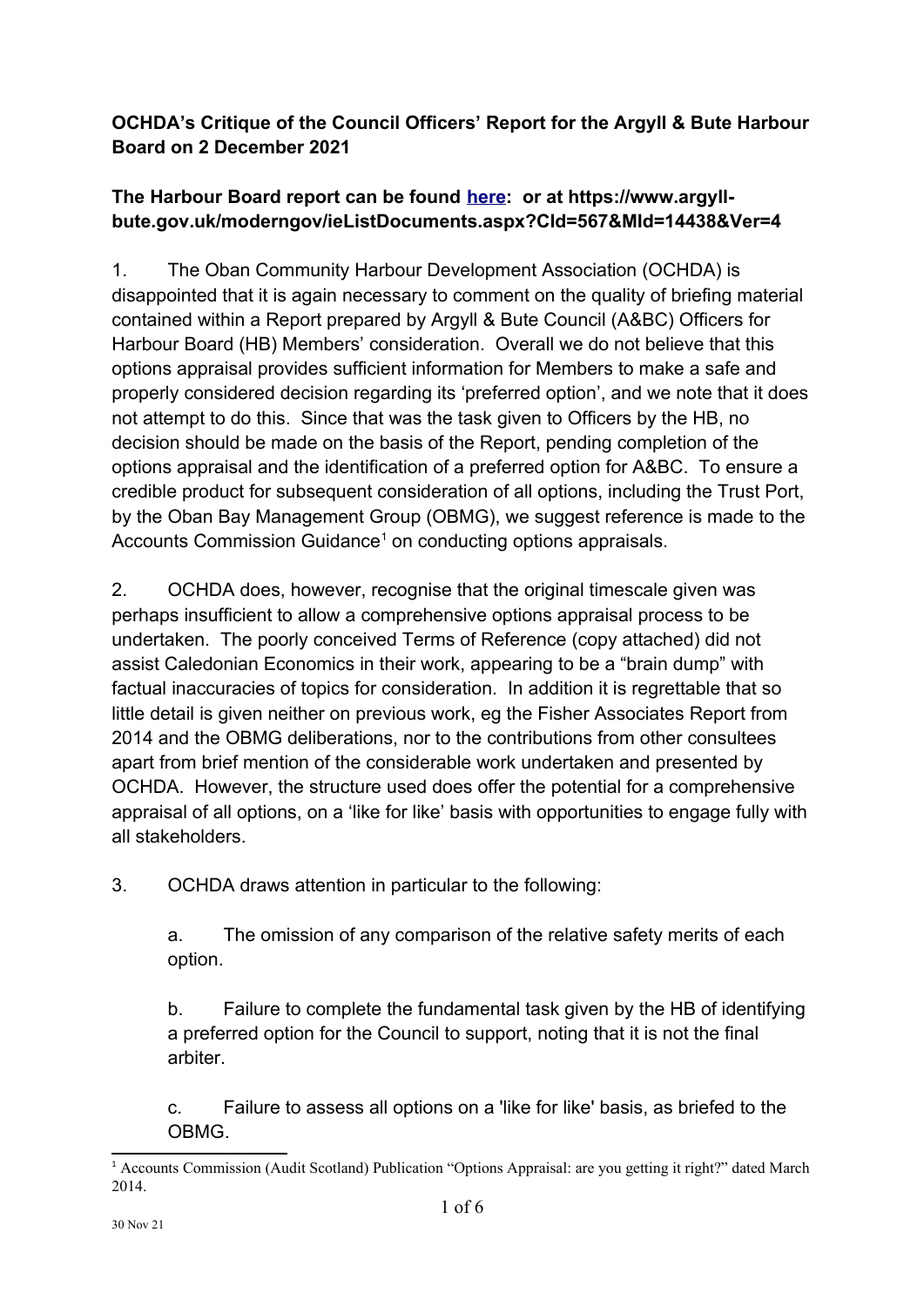d. Failure to explain why HB instructions of December 2019 for Council Officers "to investigate further with OCHDA the options of transferring the powers at the North Pier and the transfer of assets at the North Pier on a commercial basis" and to agree a Memorandum of Understanding have not been completed. The delays in Council Officers' engaging with OCHDA have directly impacted on the development of the Trust Port case; eg a date to start lease negotiations of identified assets is still awaited, although the issue was first raised in November 2019 (essential to complete the OCHDA business case).

e. The report suggests limited understanding of what a Trust Port is; eg use of the word "private". Transport Scotland<sup>[2](#page-1-0)</sup> state that "Trust ports are independent statutory bodies, governed by their own local legislation and, run by independent boards who manage the assets of the trust for the benefit of stakeholders".

f. Inclusion of significant previous work which should inform discussion is omitted, and attention is drawn to:

(1) Fisher Associates Report of 2014.

(2). The public consultation in 2018 which clearly demonstrated the CMAL/CalMac option was not acceptable. What has changed?

(3) A public meeting also in 2018 at which a Council Officer stated that "We are currently not equipped to actually run a port which has 13,000 vessel movements which are predominantly ferry type movement. So the Council's current position is as stated, ..... a trust port is the better option if we are moving that way". Again, what has changed?

(4) By 2019 vessel movements in the Bay had increased almost three times to 32,000 from 2014 with 67% being traffic to the North Pier and Pontoons and 24% ferry traffic in the peak season<sup>[3](#page-1-1)</sup>. This demonstrates that Harbour management is best exercised from the North Pier as the single point of contact.

g. There is no assessment of the potential economic or social impact of any of the options on any of the stakeholders or communities most affected. The supposed Equalities & Socio-Economic and the Islands Act Impact Assessments which appear to be applied to the Trust Port proposal are, in

<span id="page-1-0"></span><sup>&</sup>lt;sup>2</sup> Transport Scotland Publication "Modern Trust Ports for Scotland: guidance for good governance".

<span id="page-1-1"></span><sup>3</sup> OCHDA Deliverables F5, F6, F7 23 August 2021.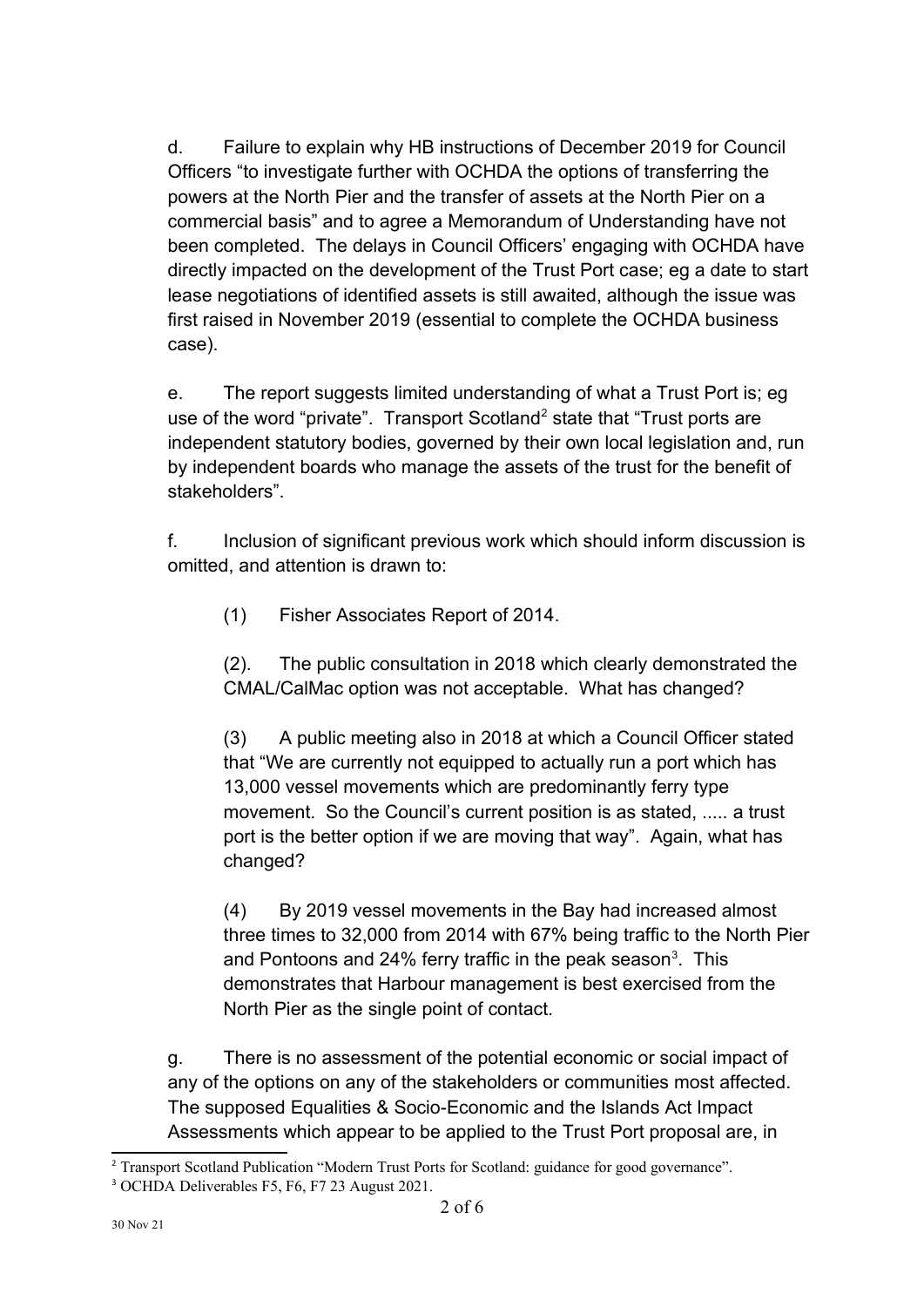fact, not completed though the templates have been included. Engagement with the local community in Oban was also inadequate; eg omitting Community Councillors from the consultation.

h. There is no mention of social value<sup>[4](#page-2-0)</sup> or working with stakeholders/ communities to improve services<sup>[5](#page-2-1)</sup>.

4. The work undertaken has exposed the complexity of appraising these options and it requires at least further analysis, with evidence, of:

a. Identification of any safety differential between options;

b. The impact of each option on the key stakeholders/communities (Best Value, Equalities & Socio-Economic and the Islands Act Impact Assessments);

c. Analysis of the business case for each option;

d. Analysis of the business and operational plan for each option including staff numbers and their expertise committed to the proposed Oban Harbour Authority;

e. Critical path analysis to evidence which option could be in place most rapidly;

f. The legal advice on jurisdictions contained within the Report requires clarification to complete a Harbour Order. Assumptions made about the current and future legal processes also need resolution to inform discussion on the speed with which one or other option could be brought into existence.

5. In conclusion, OCHDA respectfully requests that the Harbour Board:

a. Rejects the Report and its recommendations;

b. Requests Council Officers present for Harbour Board consideration, before March 2022, an options appraisal to the Audit Scotland standard covering all options;

c. Requests Council Officers engage with the sponsors of all options, including OCHDA, to assist completion of their respective proposals.

<span id="page-2-0"></span><sup>4</sup> Community Empowerment Act.

<span id="page-2-1"></span><sup>&</sup>lt;sup>5</sup> Best Value: Use of Review and Appraisal.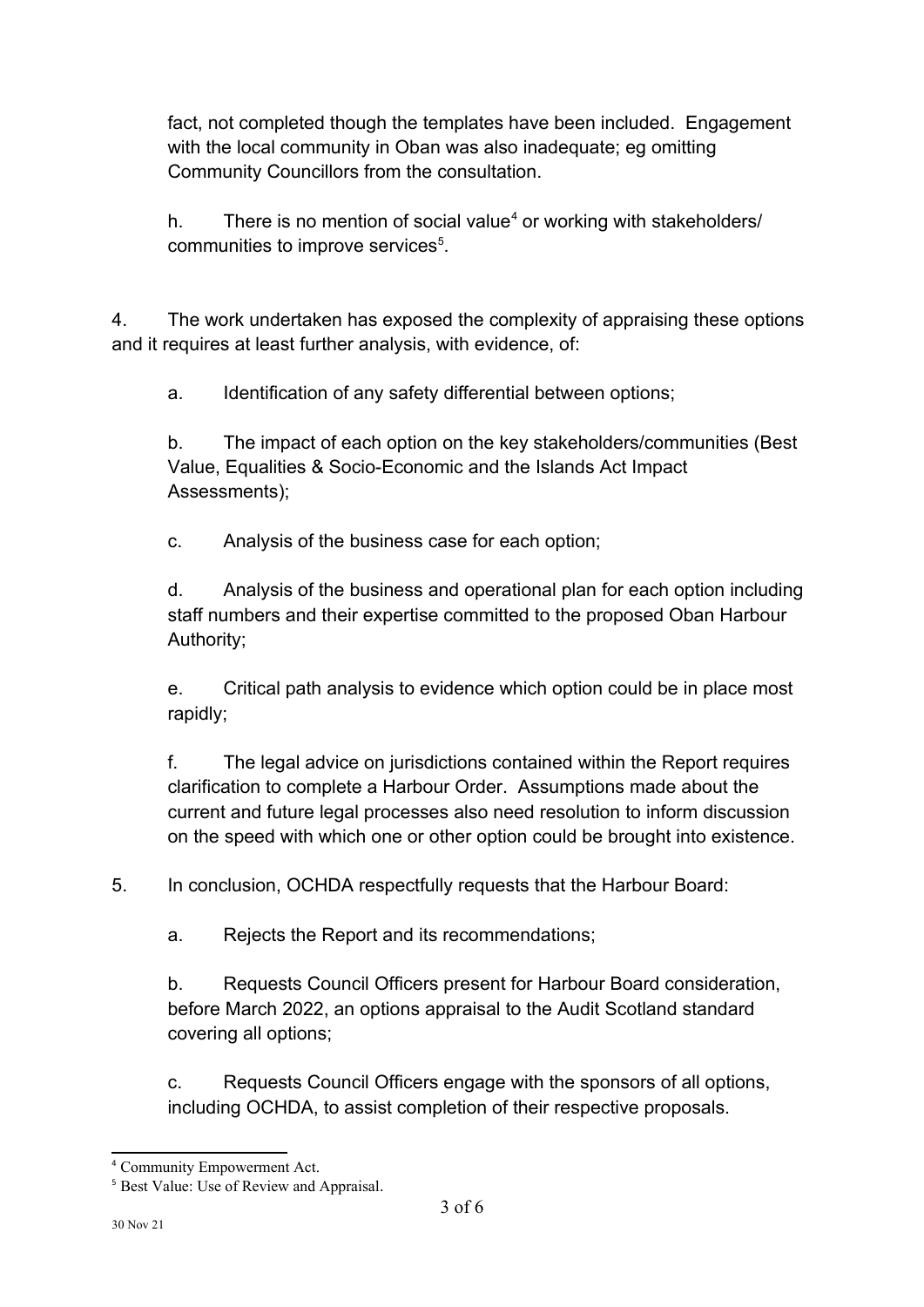Chair OCHDA

John MacAlister 30 November 2021

Attachment:

1. Options Appraisal Terms of Reference (as issued by A&BC).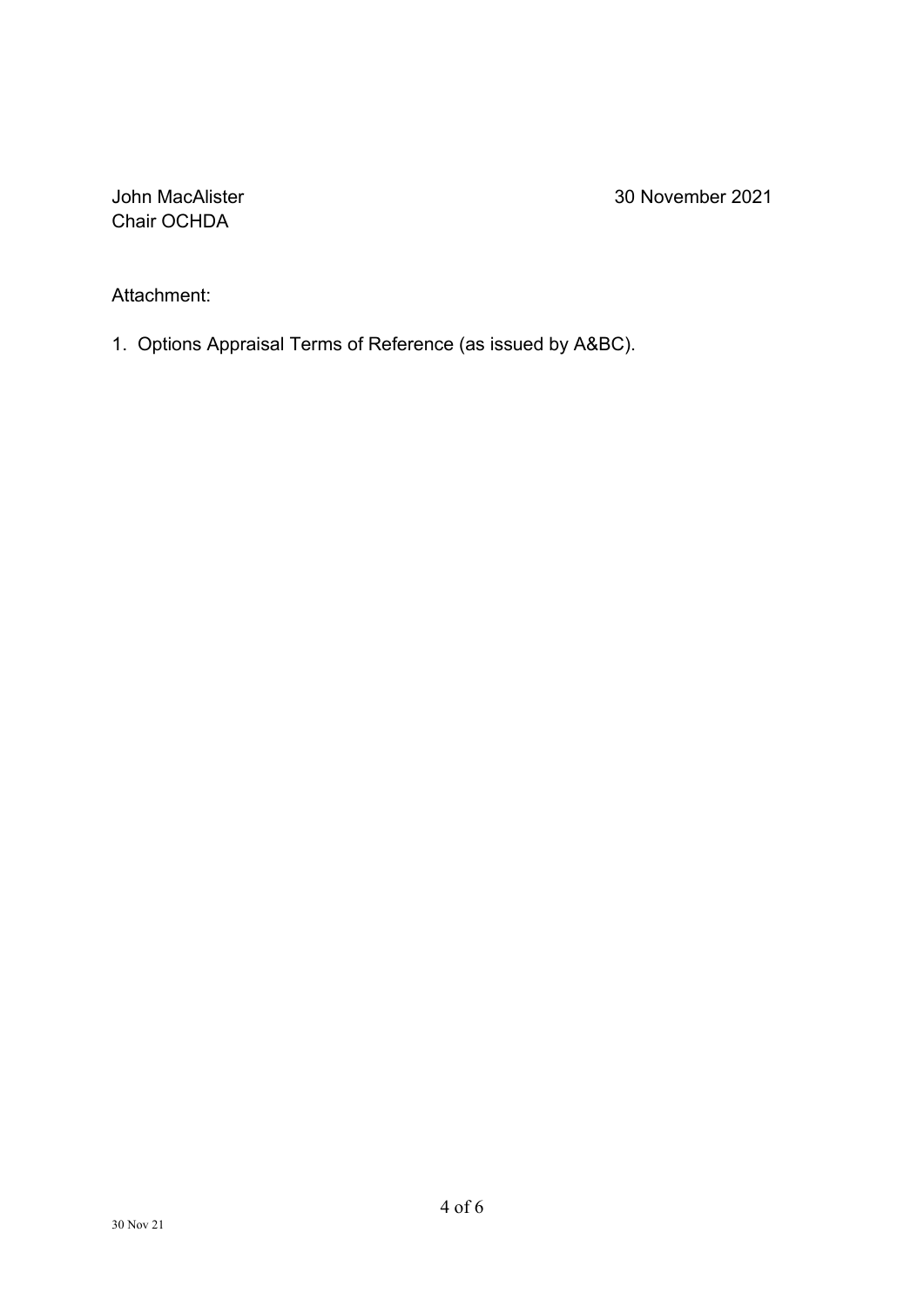## **OPTIONS APPRAISAL TERMS OF REFERENCE (As issued by A&BC)**

#### **Services**

The Services to be provided in respect of the agreement are:

#### **CONSULTANT SCOPE OF SERVICES**

#### **BACKGROUND**

The Council wish to carry out an appraisal of options and determine a preferred option for the operation and management of Oban Bay.

The Options are:

- 1. continue as at present.
- 2. a Trust Port model to include the transfer of the current Harbour limits around North pier and the transfer or lease of some or all assets.
- 3. a Trust Port model excluding the transfer of the current Harbour limits around North Pier (wet port).
- 4. CMAL as a unitary Harbour Authority;
- 5. Argyll and Bute Council as a unitary Municipal Port.

## **In order to identify the preferred option from the Council's perspective the Consultant will carry out a three stage options appraisal as set out below.**

## **Stage 1 – fact finding, comprising:**

1. Document review:

a. records of meetings and reports to date, including information prepared presented by OCHDA in support of their proposals;

b. information on the 2018 CMAL proposals to become the Harbour Authority including why there was public concern over this option;

c. business plan for North Pier developments and other Council initiatives at Oban waterfront;

2. interview stakeholders (roughly one hour phone interview with each):

- a. CMAL;
- b. CalMac;
- c. OCHDA;
- d. NLB;
- e. Transport Scotland;

f. stakeholders in island communities (likely to be community councils or representative groups on Tiree, Coll, Lismore, Kerrera and Mull).

## **Stage 2 – Analysis of the information gathered under the four headings described earlier as follows:**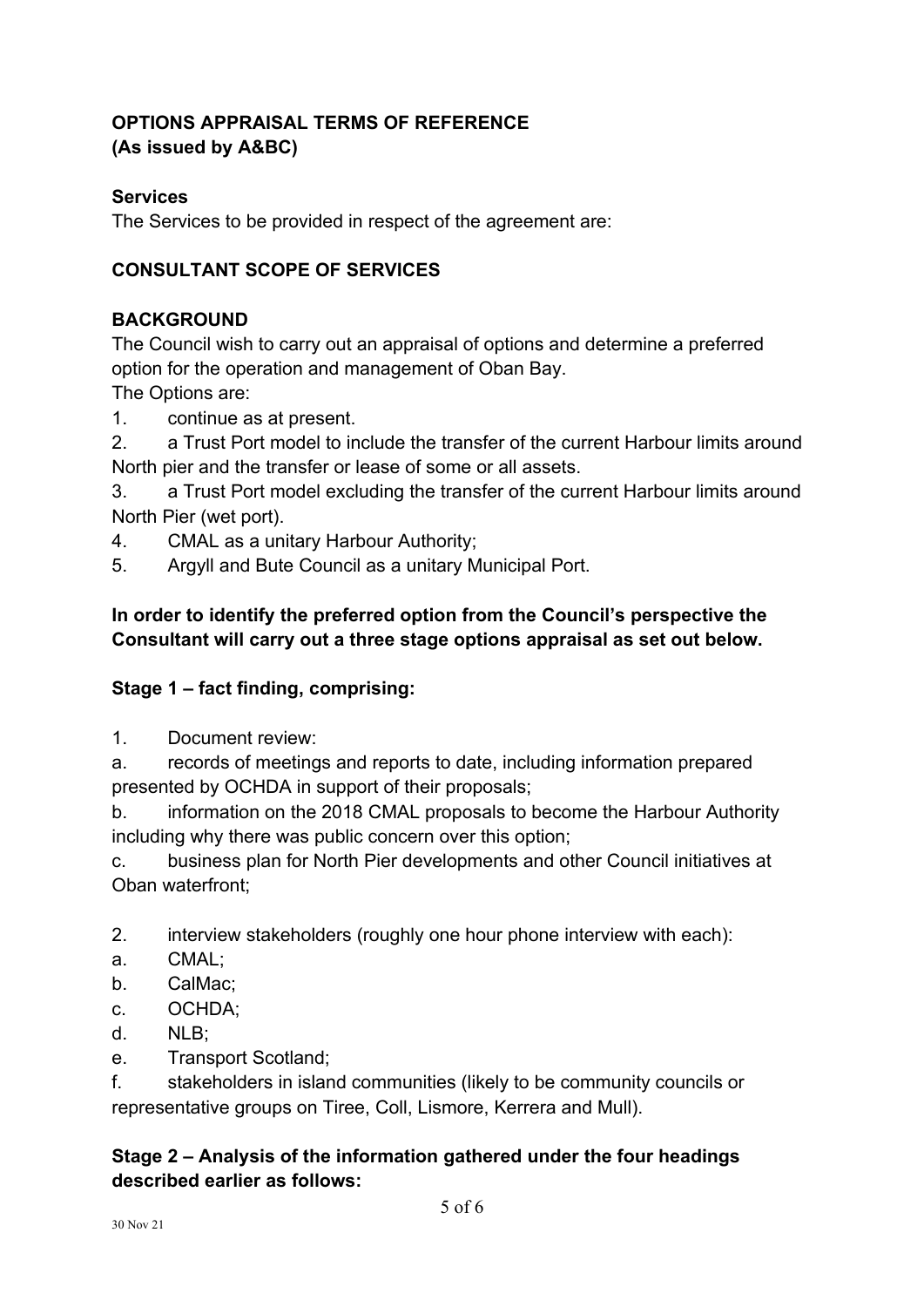1. Best Value and Strategic Fit:

a. commentary (and where possible quantifying with reference to the original North Pier and Transit Berth business cases) future benefits (social, economic, financial) of the Council control/ownership of the North Pier assets;

b. proposals for valuing the North Pier assets in a hypothetical asset transfer (lease or sale) scenario.

2. Islands Impact Assessment:

a. an initial (high level) Islands Community Impact Assessment of the creation of the single Harbour Authority on the island communities;

b. this will highlight where the options might differ in terms of their island impacts, or where the impact on individual islands might differ;

c. the purpose of this exercise is to form a sound assessment framework which could be built once a preferred option is known and detailed implementation proposals are being developed.

3. Structural Advantages:

a. a summary of the key features, strengths and weaknesses of each option in terms of, for example, operational flexibility, ability to raise capital and apply surpluses to specific uses, transparency, accountability;

b. VAT rules for shipping, marine and harbour operations are complex. We suggest that the Council consults its own VAT advisers to confirm any VAT implications of the options under consideration.

4. Pathway to Implementation:

a. OCHDA are working on a business and operational plan for a Trust Port (Options 2 and 3), CMAL has previously done some work on an operating plan (for Option 4), and likewise the Council has given thought to the practicalities of delivering Option 5;

b. we will review each of these (on paper so far as they exist, and during the stakeholder interviews), comparing and contrasting them where possible in terms of:

- i. stage of development and completeness;
- ii. implementation timescales;
- iii. development and implementation uncertainties and risks;